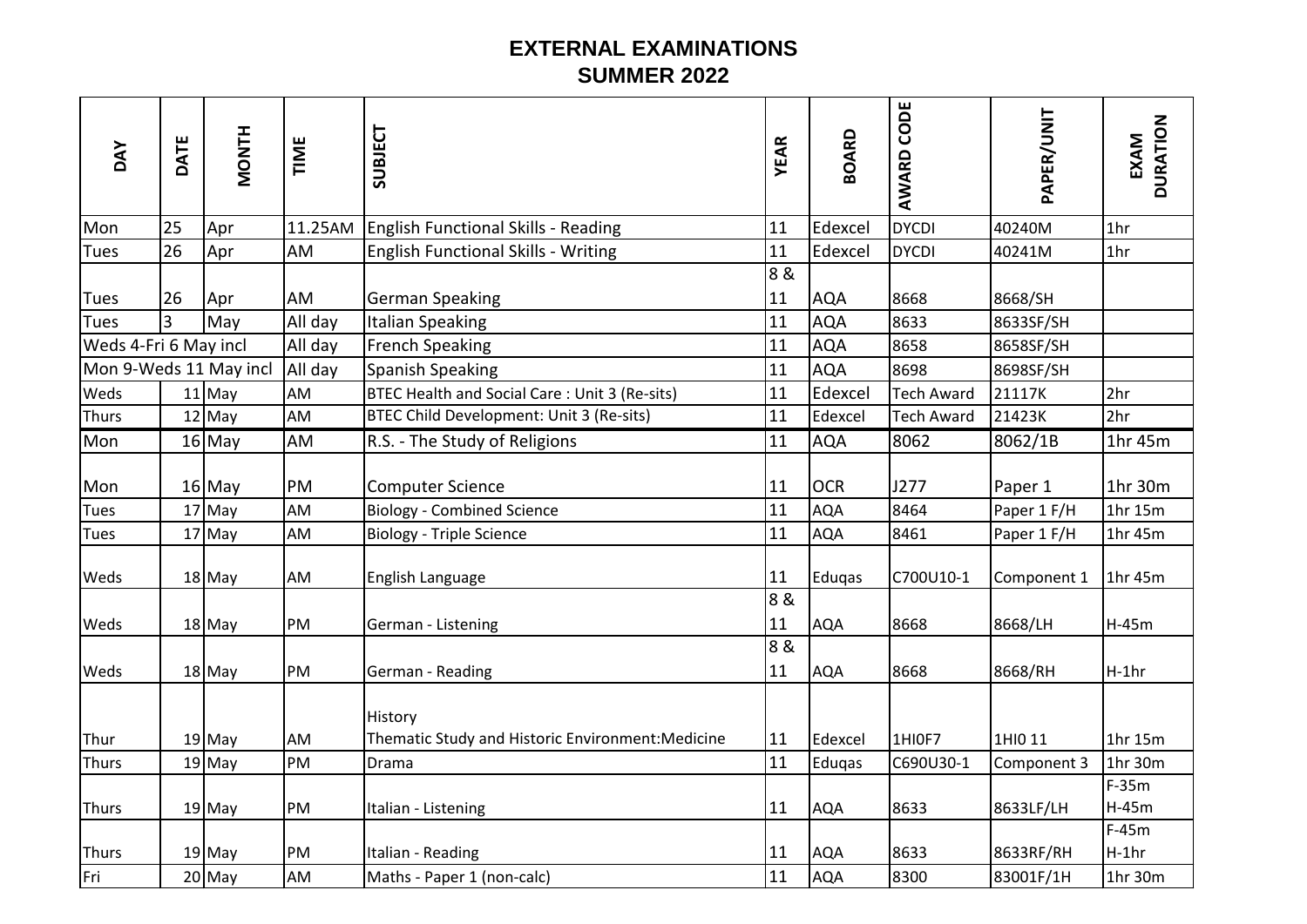## **EXTERNAL EXAMINATIONS SUMMER 2022**

| <b>DAY</b>           | DATE | <b>HINOM</b>   | TIME      | SUBJECT                                                                                     | <b>YEAR</b> | <b>BOARD</b>          | CODE<br>AWARD  | PAPER/UNIT             | <b>DURATION</b><br>EXAM       |
|----------------------|------|----------------|-----------|---------------------------------------------------------------------------------------------|-------------|-----------------------|----------------|------------------------|-------------------------------|
| Fri                  |      | $20$ May       | PM        | <b>Business Paper 1</b>                                                                     | 11          | Edexcel               | 1BS0           | 1BS001                 | 1hr 30m                       |
| Mon                  |      | $23$ May       | AM        | Geography                                                                                   | 11          | Eduqas                | C112U10-1      | Component 1            | 1hr 50m                       |
| Tues                 |      | $24$ May       | AM        | French - Listening                                                                          | 11          | <b>AQA</b>            | 8658           | 8658LF/LH              | $F-35m$<br>$H-45m$<br>$F-45m$ |
| <b>Tues</b>          |      | $24$ May       | AM        | French - Reading                                                                            | 11          | <b>AQA</b>            | 8658           | 8658RF/RH              | $H-1hr$                       |
| <b>Tues</b>          |      | $24$ May       | PM        | Reducing the risk of sports injuries (Re-sits)                                              | 11          | <b>OCR</b>            | J812           | R041                   | 1 <sub>hr</sub>               |
| <b>Tues</b>          |      | $24$ May       | PM        | <b>Sport Studies:</b><br>Contemporary issues in sport                                       | 10          | <b>OCR</b>            | <b>J813</b>    | R051                   | 1 <sub>hr</sub>               |
| Weds                 |      | $25$ May       | <b>AM</b> | English Literature                                                                          | 11          | Eduqas                | C720QSL        | Component 1            | 2hrs                          |
| Weds                 |      | 25 May         | PM        | <b>Media Studies</b>                                                                        | 11          | Eduqas                | C680U10-1      | Component 1            | 1hr 30m                       |
| <b>Thurs</b>         |      | $26$ May       | AM        | Spanish - Listening                                                                         | 11          | <b>AQA</b>            | 8698           | 8698LF/LH              | $F-35m$<br>$H-45m$<br>$F-45m$ |
| <b>Thurs</b>         |      | $26$ May       | AM        | Spanish - Reading                                                                           | 11          | <b>AQA</b>            | 8698           | 8698RF/RH              | $H-1hr$                       |
| <b>Thurs</b>         |      | $26$ May       | PM        | R.S. - Thematic Studies                                                                     | 11          | <b>AQA</b>            | 8062           | 8062/2A                | 1hr 45m                       |
| Fri                  |      | 27 May         | AM        | <b>Chemistry - Combined Science</b>                                                         | 11          | <b>AQA</b>            | 8464           | Paper 1 F/H            | 1hr 15m                       |
| Fri                  |      | $27$ May       | AM        | Chemistry - Triple Science                                                                  | 11          | <b>AQA</b>            | 8462           | Paper 1 F/H            | 1hr 45m                       |
| Fri                  |      | $27$ May       | PM        | <b>Computer Science</b>                                                                     | 11          | <b>OCR</b>            | J277           | Paper 2                | 1hr 30m                       |
| Mon                  |      | 6 June         | AM        | <b>German Writing</b>                                                                       | 8 &<br>11   | <b>AQA</b>            | 8668           | 8668/WH                | 1hr 20m                       |
| <b>Tues</b>          |      | 7 June         | AM        | Maths - Paper 2 (calc)                                                                      | 11          | <b>AQA</b>            | 8300           | 83002F/2H              | 1hr 30m                       |
| <b>Tues</b>          |      | 7June          | PM        | Geography                                                                                   | 11          | Eduqas                | C112U20-1      | Component 2            | 1hr 30m                       |
| Weds                 |      | 8 June         | AM        | English Literature                                                                          | 11          | Eduqas                | C720QSL        | Component 2            | 2hr                           |
| Weds                 |      | 8 June         | AM        | Gujarati GCE Paper 2                                                                        | 11          | Edexcel               | 9GU0           | Component 2            | 2hr 40m                       |
| Weds                 |      | 8June          | PM        | Certificate in Further Maths - Paper 1                                                      | 11          | <b>AQA</b>            | 8365           | 8365/1                 | 1hr 45m                       |
| Thur<br><b>Thurs</b> |      | 9June<br>9June | AM<br>PM  | History<br>Modern Depth Study: Weimar and Nazi Germany<br><b>Physics - Combined Science</b> | 11<br>11    | Edexcel<br><b>AQA</b> | 1HI0F7<br>8464 | 1HI0 31<br>Paper 1 F/H | 1hr 20m<br>1hr 15m            |
|                      |      |                |           |                                                                                             |             |                       |                |                        |                               |